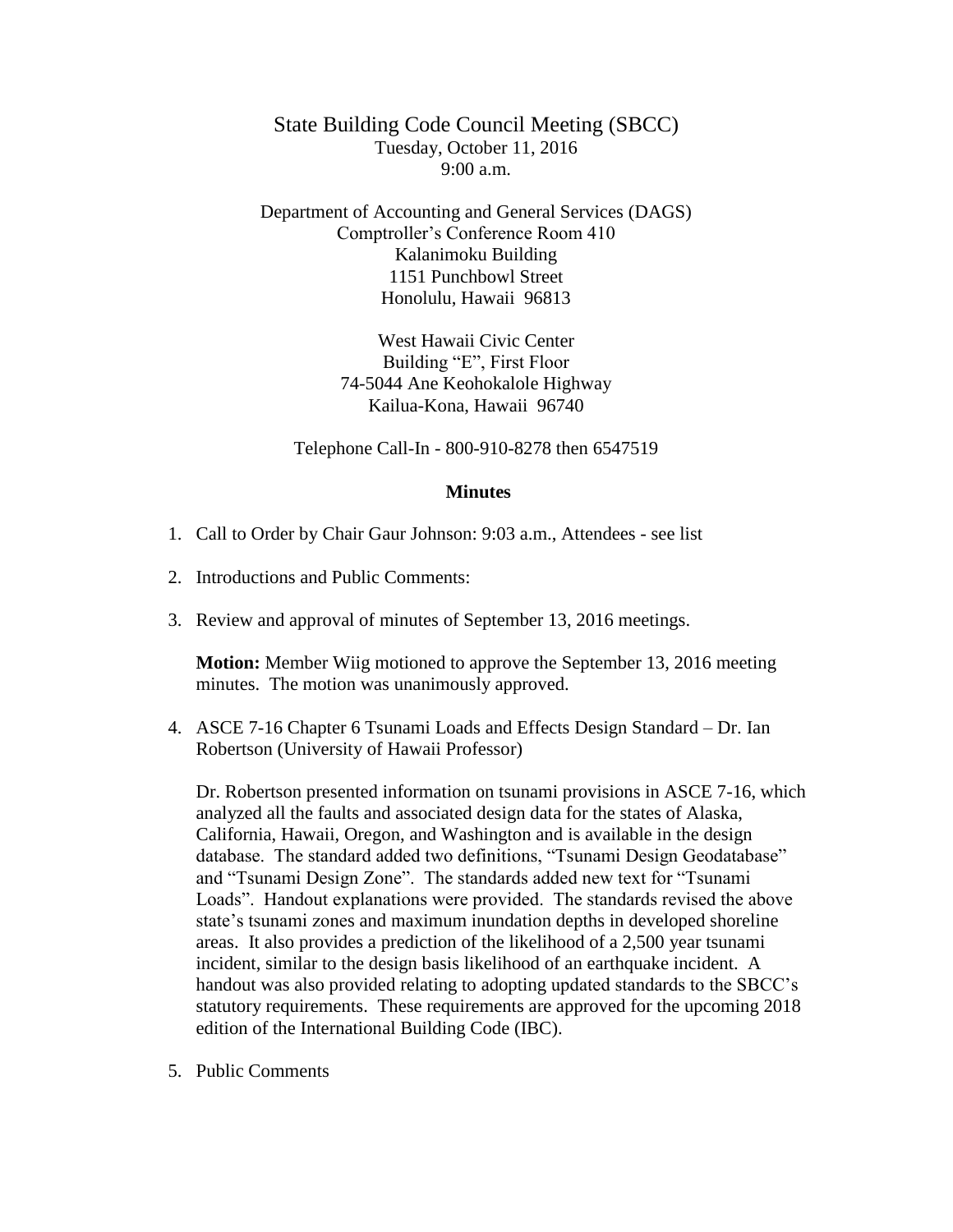Kraig Stevenson provided information on the Community Development Block Grant funding that may be available to the SBCC for its code enforcement funding needs. He also provided further information on the Federal Emergency Management (FEMA) grants, funds and disaster mitigation that requires a jurisdiction to be on the latest editions of building codes for the International Building Code (IBC) to qualify for public assistance. Mr. Stevenson and Member Haigh will follow-up on eligibility requirements.

6. Administrative rule process for adopting the State Uniform Plumbing Code (UPC) amendments.

Chair Johnson informed that Member Gregg Serikaku has started a review of the UPC 2015 edition.

7. Administrative rule process for adopting for the State Electrical Code (NEC) amendments.

Member Rogers informed that the National Fire Protection Association (NFPA) has offered to fund newspaper publication costs for public hearing notices for the State Electrical Code. He will research available options.

8. Administrative rule process for adopting for the State IBC and the International Residential Code (IRC).

Chair Johnson informed that amendments to wind maps in the IBC have been updated and the Structural Engineers Association of Hawaii (SEAOH) continue to review alternatives in the International Residential Code (IRC). Chair advised that a review of the 2015 edition of the IBC and IRC should begin, even though the 2012 edition of the administrative rules have not been adopted. There was a discussion on how to best accomplish this.

9. 2015 International Energy Conservation Code (IECC), 2012 UPC and 2014 NEC public hearings.

No update to the IECC. See items #5 and #6 for UPC and NEC respectively.

10. Discussion of Future Administration Support

Prior to the meeting, Chair emailed each member the annual report to the Legislature from last year and requested the investigative committees to provide updates. Chair will compile and submit to DAGS. Due date is the end of October, 2016.

11. Discussion of 2017 Legislation

No updates.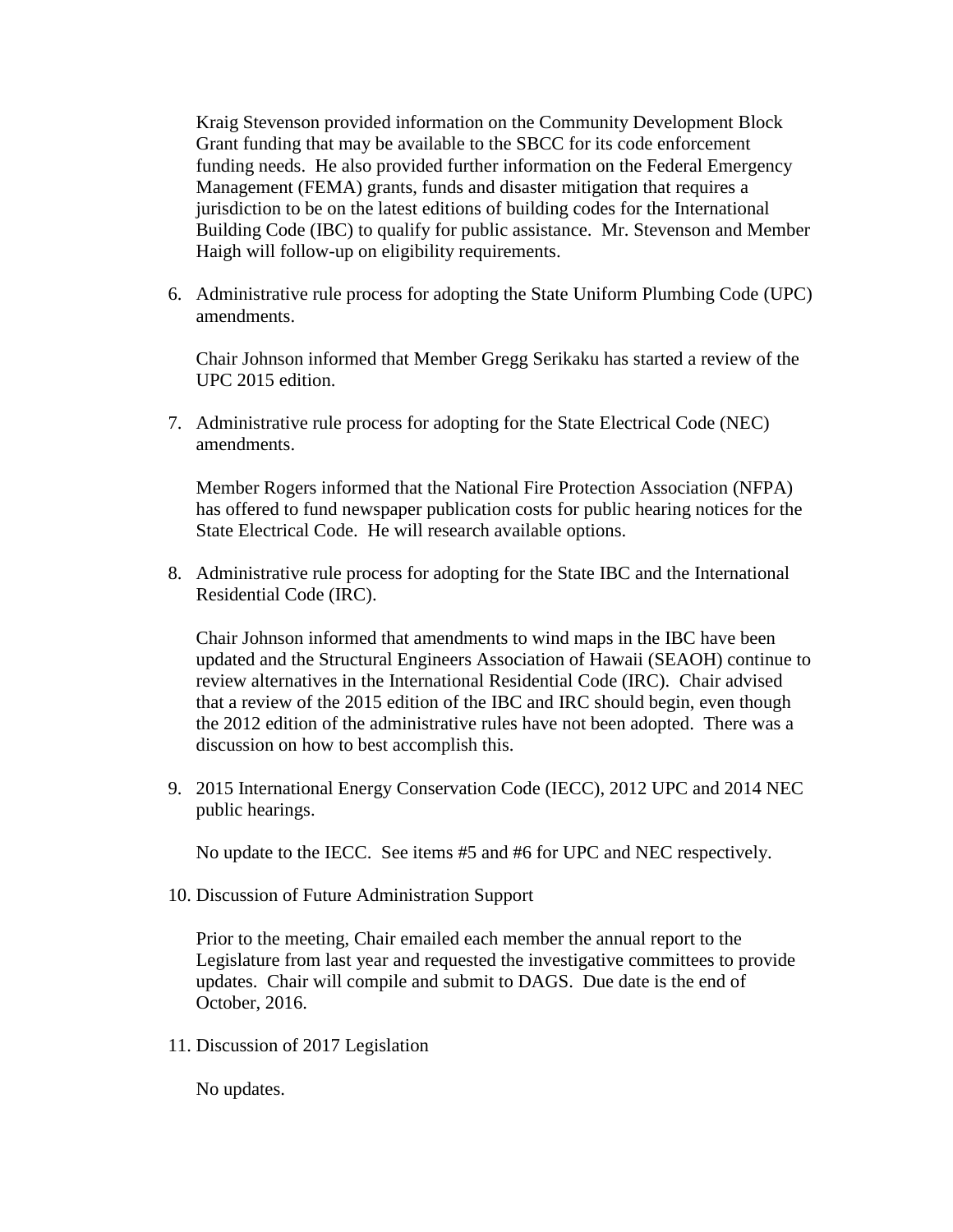## 12. Discussion of SBCC Code Development Process

No update.

- 13. Updates from the investigative committees:
	- a. Investigative committee for structural provisions for the 2012 IBC and IRC. See item #8 above.
	- b. Investigative committee for the non-structural 2012 provisions of IBC & IRC. Jim Reinhardt – No update.
	- c. Investigative committee for the IECC. Member Wiig provided a handout regarding compliance with the 2009 edition of the IECC for new construction to U.S. Department of Housing and Urban Development projects. He will also be attending a committee meeting to finalize the 2018 edition of the IECC.
	- d. Investigative committee for the UPC See item #6 above.
	- e. Investigative committee for the Mechanical Code No updates.
	- f. Investigative committee for the Green Code No updates.
	- g. Investigative committee for the State Fire Code Member Rogers informed that the committee will meet in December to continue its review of the 2015 edition of the NFPA 1 Fire Code.
	- h. Investigative committee for the National Electrical Code See item #7 above.
	- i. Investigative committee on communication and training Member Wiig informed that when the 2015 edition of the IECC is adopted they will schedule training.
	- j. Investigative committee for SBCC membership with the International Code Council (ICC) – Chair informed that SEOAH will pay for the cost for the requested SBCC members to become voting members of the ICC. These individuals will reimburse SEAOH the prorated cost.
- 14. Update on county and state adoption of building codes

Kauai building officials requested its County Council to defer hearings for ordinances to adopt the 2012 edition of the UPC and the 2014 edition of the NEC. They have finalized their amendments to the 2015 edition of the IECC.